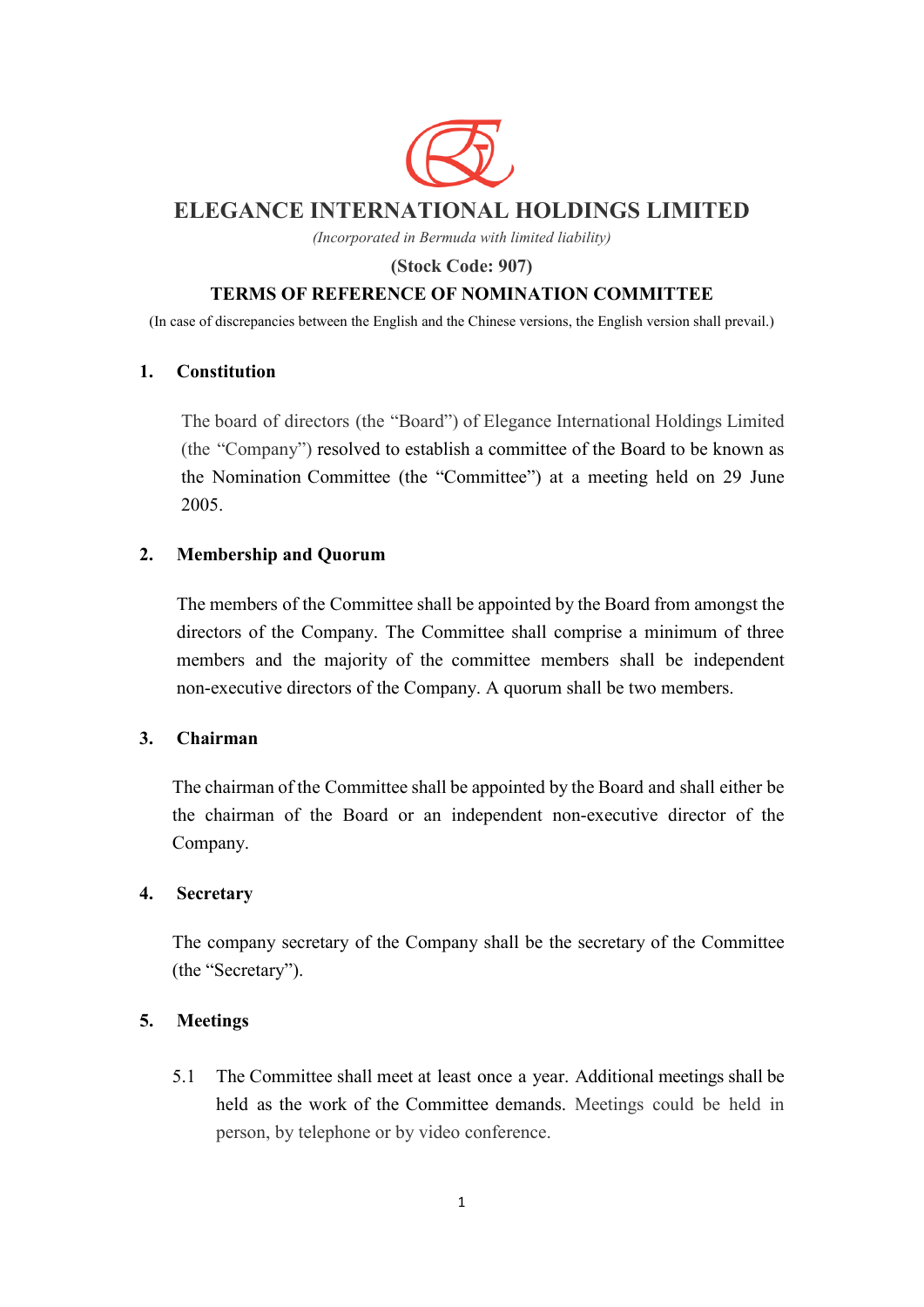5.2 Unless otherwise agreed, notice of each meeting together with an agenda shall be sent to each member of the Committee at least 14 days prior to the intended date of the meeting.

#### **6. Minutes**

Full minutes of the Committee meetings shall be kept by the Secretary. Draft and final versions of minutes of the meetings shall be sent to all committee members for their comment and records, within a reasonable time after the meeting.

## **7. Authority**

The Committee should be provided with sufficient resources to perform its duties. Where necessary, the Committee should seek independent professional advice, at the Company's expense, to perform its responsibilities.

#### **8. Duties**

The Committee shall have the following duties:

- (a) review the structure, size and composition (including the skills, knowledge and experience) of the Board at least annually and make recommendations on any proposed changes to the Board to complement the Company's corporate strategy;
- (b) identify individuals suitably qualified to become board members and select or make recommendations to the Board on the selection of individuals nominated for directorships;
- (c) assess the independence of independent non-executive directors;
- (d) make recommendations to the Board on the appointment or re-appointment of directors and succession planning for directors, in particular the chairman of the Board and the chief executive of the Company;
- (e) review the board diversity policy of the Board or this Committee, as appropriate, considering factors including but not limited to gender, age, cultural and educational background and professional experience of Board members, and review the measurable objectives that the Board has set for